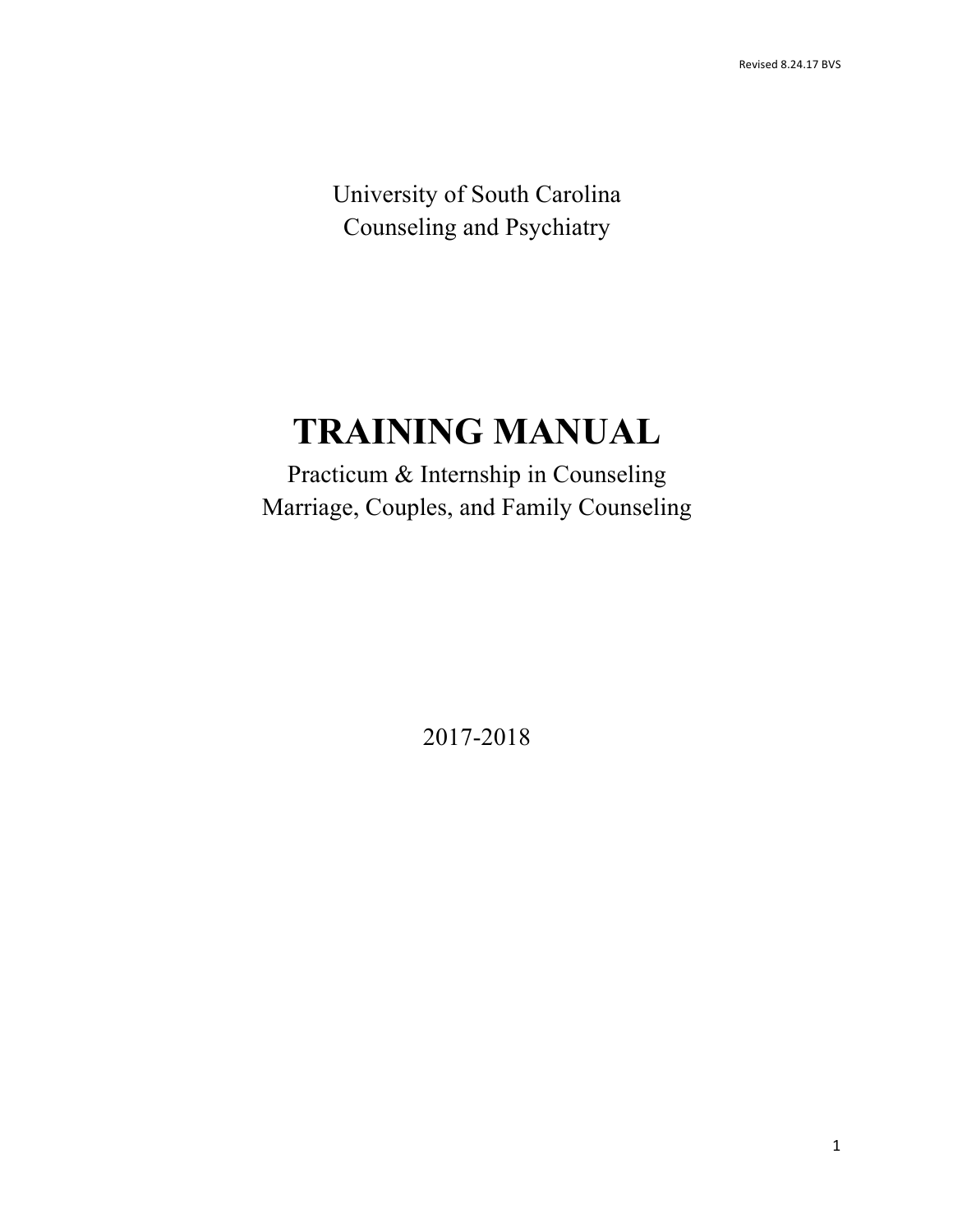## **University of South Carolina Practicum and Internship in Counselor Education at Counseling and Psychiatry**

#### **TABLE OF CONTENTS**

| I.   | ORGANIZATIONAL OVERVIEW                        | Page 3        |
|------|------------------------------------------------|---------------|
| Π.   | THE TRAINING PROGRAM                           |               |
|      | Philosophy<br>a.                               | Page 4        |
|      | Program Goals<br>b.                            | Pages $5 & 6$ |
|      | Training Roles and Structure<br>$\mathbf{c}$ . | Page 7        |
|      | <b>Expectation of Counselor Trainees</b><br>d. | Page 8        |
|      | <b>Facilities and Equipment</b><br>e.          | Page 8        |
| III. | COUNSELOR TRAINEE SAMPLE WEEKLY SCHEDULE       | Page 9        |
| IV.  | <b>THE STAFF</b>                               | Page 10       |
| V.   | <b>APPLICATION PROCESS</b>                     | Page 10       |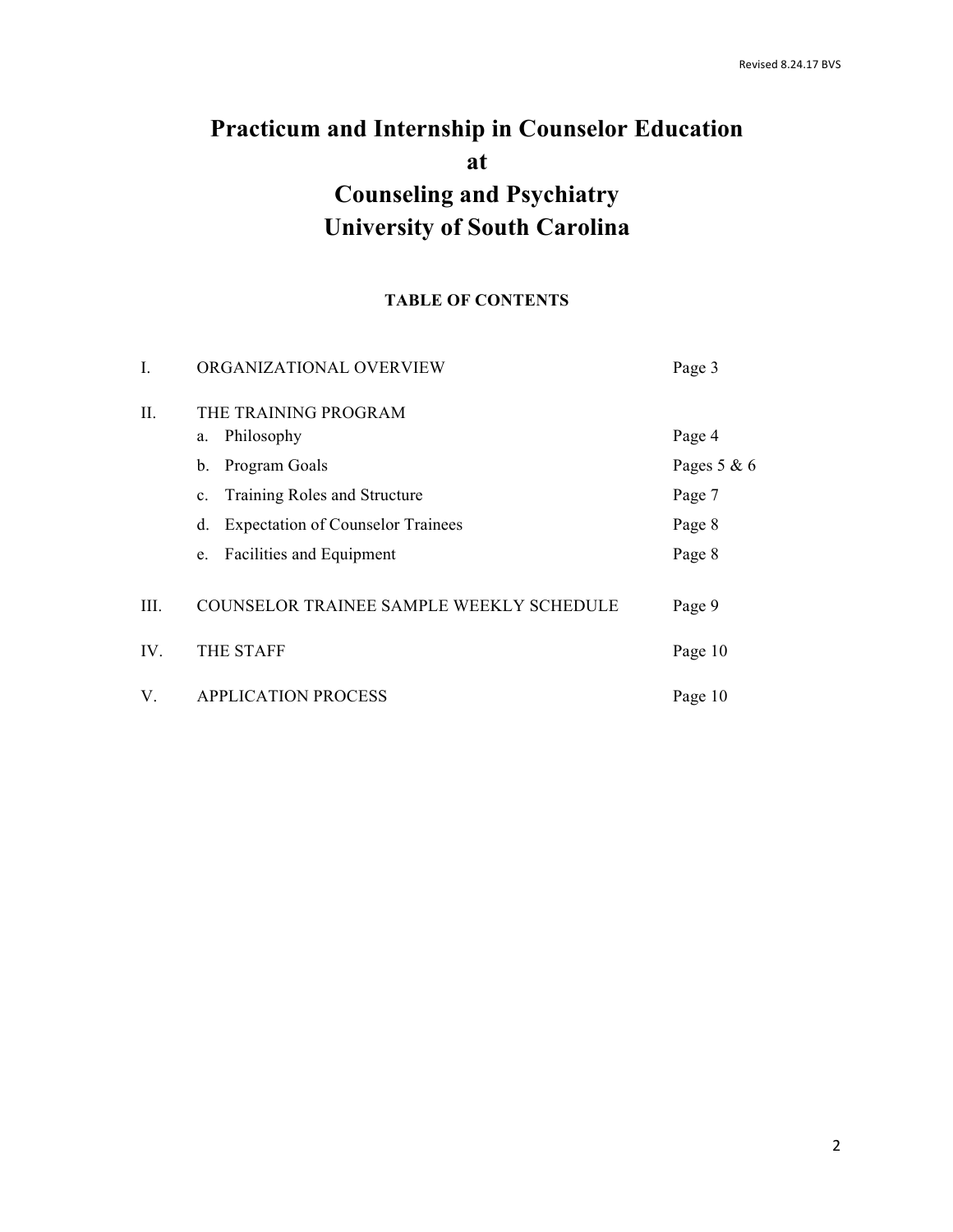## **Organizational Overview: Counselor (EdS) Trainees**

 Counseling and Psychiatry (CAP) is a department of the Student Health Services at the University of South Carolina located on the Columbia Campus. CAP has a multi-disciplinary staff representing psychiatry, social work, counseling, and psychology. The training program also includes psychology doctoral interns and social work field placement students. CAP provides a comprehensive array of remedial, developmental and preventive services to students, faculty, staff, and organizational systems within the University. The mission of CAP is personal, and social development. to facilitate academic and moral development of students by enhancing educational, emotional,

 In order to accomplish this mission, CAP provides both direct and indirect services to the Carolina community. Direct services are offered to students only, including individual, couple, psychometric services. Support/therapy groups meet weekly throughout the semester with the goal of increasing personal development. Regularly offered groups include the following areas: General Therapy, Substance Use, Eating Disorders, Anxiety Management, LGBT support group, and Stronger Together for survivors of sexual assault. All counseling trainees will co- facilitate at least one group each semester. family, group psychotherapy, support and skill development groups, and comprehensive

 Counseling and Psychiatry (CAP) offers Community Based Services (CBS) toward the improvement of mental health in the USC Community. These services generally occur outside issues often first arise. CBS generally focus on problem solving, support, psychoeducation, wellness of USC Students. CBS services broadly consist of Community Consultation & programming and training, Community Support Meeting Services in response to traumatic campus events, and web-based services. of the traditional counseling center setting and in the USC Community where mental health advocacy, and resource enlistment and utilization toward improving the mental health and Intervention (CCI), "Let's Talk," Suicide Prevention Services, traditional mental health outreach

campus events, and web-based services.<br>CCI affords mental health consultation to the USC Community (faculty, staff, students, relatives of students) for students of concern. CBS also comprises suicide prevention efforts, which include, but are not limited to, Campus Connect Suicide Prevention Gatekeeper Training and The Interactive Screening Program (ISP) for suicide prevention.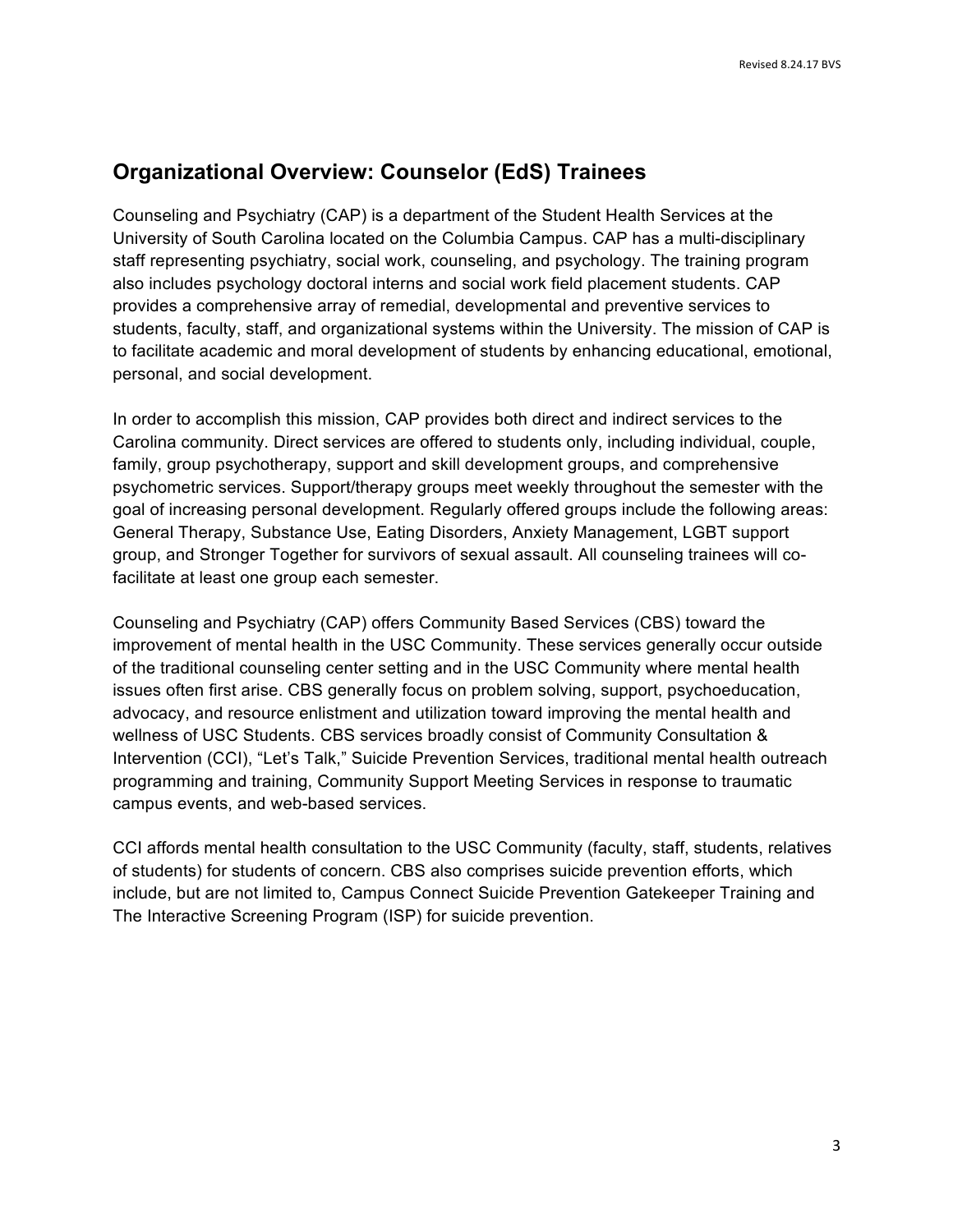## **Philosophy of Training Program**

 The philosophy of the CAP's counselor trainee program is Developmental-Apprentice- Practitioner (DAP) Model. Our mission is to provide a training environment that facilitates trainees' transition from graduate students to professional counselors. CAP's counselor trainee program builds upon the theoretical, empirical, and clinical foundations that trainees receive from their counselor education program. We provide a comprehensive practice environment that offers high quality services to students and staff of the University of South Carolina. Since our at CAP offers a comprehensive training program that attends to conceptual, methodological, personal, and creative skills necessary for the practice of counseling. The goals of our training program go far beyond the ethical responsibility of providing a reasonable standard of care to providing an environment that promotes a high level of clinical service and professional ethical mandate is for trainees to provide professional services to our clientele, the training staff expertise.

 A university counseling center provides a natural setting for a developmental framework. The University of South Carolina's Mission Statement clearly articulates the value placed on a learning environment:

> *"USC Columbia seeks to attract inquisitive, energetic people who are committed to learning, who are capable of self-discipline, and who wish to benefit from the variety of experiences provided by a major university with students, faculty, and staff drawn from throughout South Carolina, the nation, and the world. The University strives chosen fields,who are dedicated to learning throughout their lives, and who are responsible citizens in a complex society requiring difficult ethical and value-related decisions" to educate graduates who are capable of excelling in their*

 education, and consultation to the University community, as well as clinical supervision for selected mental health graduate students. Our multidisciplinary team offers services that promote social, emotional, physical, and cognitive well-being for people facing developmental or unplanned challenges. We believe that confidential and culturally aware professional relationships can facilitate the creative power of resilience, problem resolution, morality, and **CAP Mission Statement:** Counseling and Psychiatry provides psychological counseling, self-determination.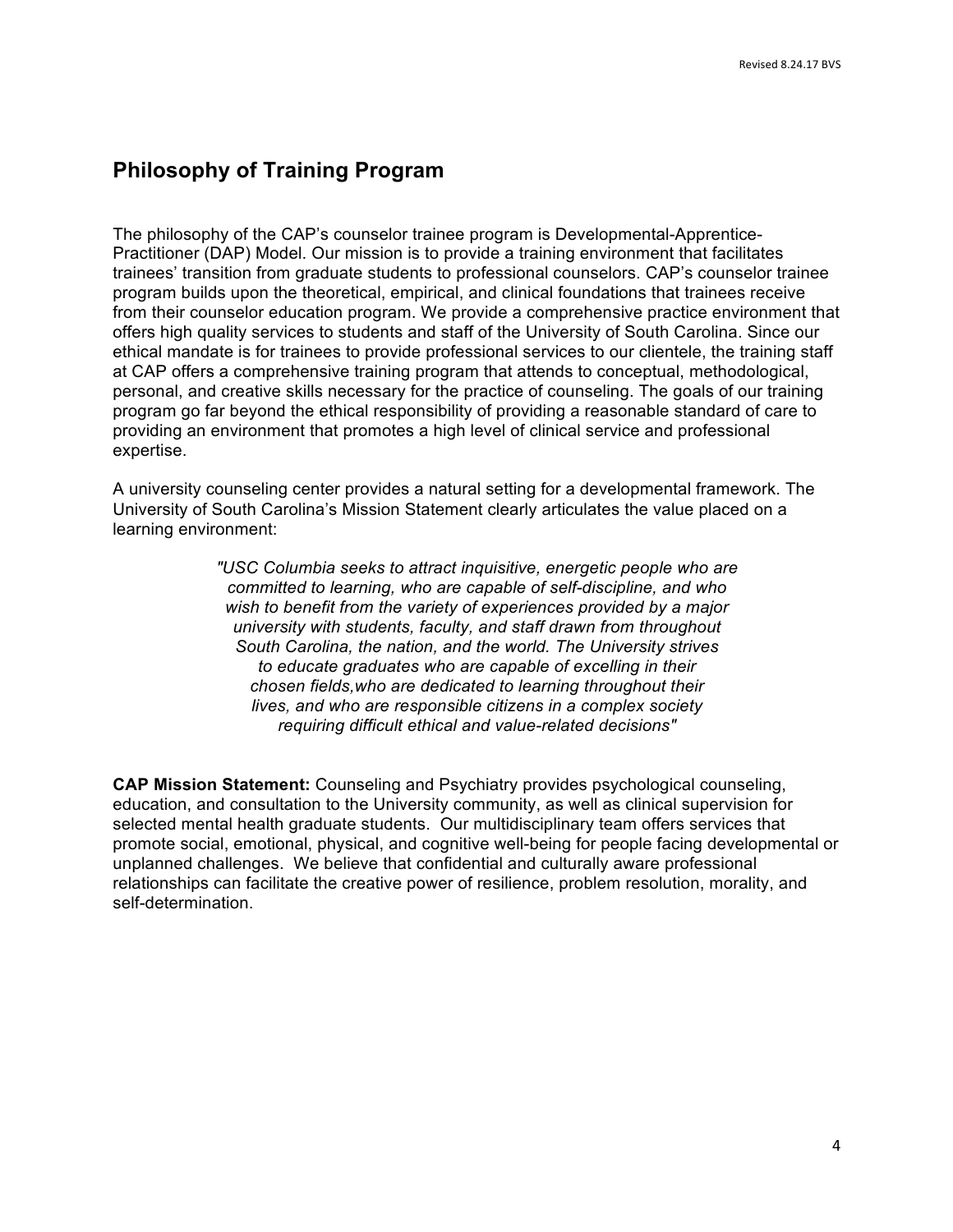## **Program Goals**

 The Clients-Trainees-Trainers form an inextricable alliance that guides the content and quantity of developmental, apprentice, and practice approaches in our training goals and objectives. These goals are developed in our dedication to provide quality care and quality training in an atmosphere of respect and consideration. Since our context is to provide a comprehensive array of counseling services for the university community, we initially require that trainees demonstrate competence in the provision of clinical services beginning with clients presenting with concerns that are not neither high risk, severe, or urgent. The individual supervisor is clearly defined as the case manager. The supervisor / case manager will determine when the trainee is ready to work with clients with more critical needs. This decision will be made in consultation with the coordinator of the counselor education program. CAP has 3 psychiatrists and a Nurse Practitioner who are an invaluable resource for consultation with critical clients and who provide prescriptive services. Psychotherapy is the goal that receives the most attention at our center and is covered in all phases of our training program. Our objectives are calibrated in developmental complexity that will be enumerated in the following section.

 Training in group therapy begins with process observing a group being facilitated by a senior staff member in the fall. In the spring, group therapy may be co-facilitated with a psychology doctoral intern or a staff member.

 Trainees are immediately involved in several aspects of our Outreach/Administration activities. Trainees participate fully in staff meetings and retreats and help in the selection process of future trainees. In this capacity, trainees work as colleagues for the goal of improving our organization.

 Since multicultural appreciation pervades all aspects of the professional roles of a counselor, we address it in all aspects of our training program. We attend to sensitivity to and knowledge of multiculturalism in our clinical, educational, supervisory, and administrative relationships.

 The four competency areas provide a sharp focus of concentration for the trainees and training staff. Our Developmental-Apprentice-Practitioner model aptly guides our training program to provide the support and challenge necessary for counselor trainees to meet these goals. We believe that the attainment of competency in these areas will allow trainees to feel very confident in their future practice as counselors. Each of these four goals contribute to our overall continually pursues and contributes knowledge to the field of counseling. The following objectives from the four aforementioned goals represent our current design to sufficiently purpose to enhance a formidable ethical concern for clientele and an inquiring mind that prepare trainees for an acceptable entry level of practice.

#### **Goal I. Psychotherapy**

- 1. Establish a therapeutic alliance.
- 2. Define and prioritize clients' problems and therapeutic goals.
- 3. Diagnose and evaluate clients' symptoms.
- 4. Utilize referral sources as appropriate.
- 5. Seek and utilize supervisory and consultative input in clinical impasses.
- 6. Conceptualize cases according to a theoretical perspective.
- 7. Use therapeutic techniques that are coherent with theory and specific clients.
- 8. Practice effective case management.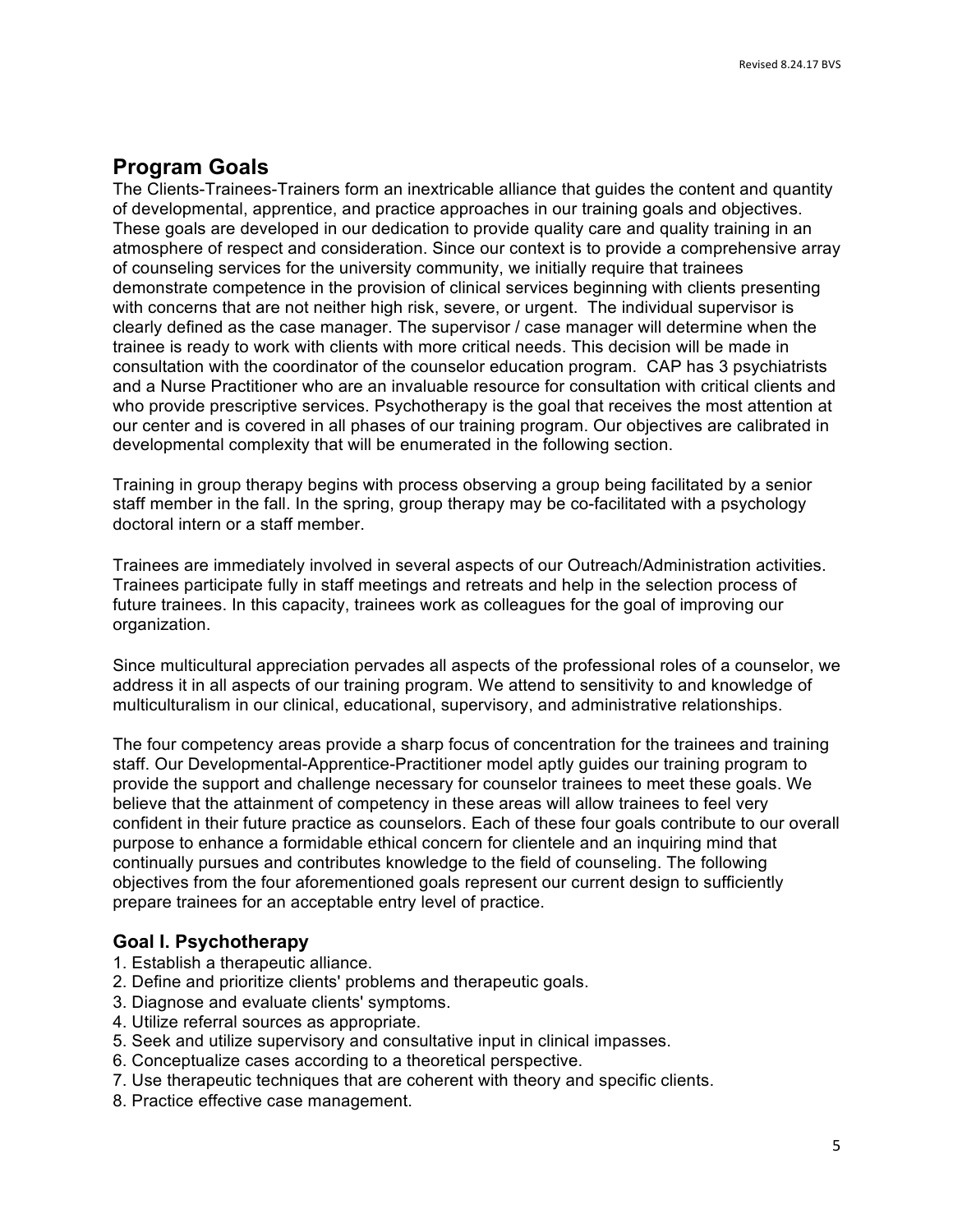- 9. Conduct effective case management.
- 10. Recognize and build on clients' strengths and perspective.
- 11. Address differences, values, or issues that impact process of therapeutic relationships.
- 12. Develop theoretical/clinical coherence.
- 13. Develop a therapeutic style and a flexible use of self.
- 14. Develop a theory of couple therapy.
- 15. Employ therapeutic consultation to empower the therapeutic system.

#### **Goal II. Group Work**

- 1. Learn a group modality under tutelage of senior staff member.
- 2. Identify group dynamics.

3. Active co-facilitation of a therapy or psychoeducational group during spring semester.

#### **Goal III. Administration and Outreach**

- 1. Become fully integrated into the operation and administration of CAP.
- 2. Become familiar with organizational structure of the university community.
- 3. Develop and deliver outreach activities as assigned including biofeedback and coping skills.

#### **Goal IV. Professional Development**

 1. Demonstrate commitment to continued, professional development by participation in at least one outside professional activity during the year, e.g. SCAMFT or ACA conference, continuing education offering, presentation at Chi Sigma Iota Graduate Student Spring conference.

2. Demonstrate competence in professional interactions with all CAP staff.

 3. Present a case presentation offering a summary of counseling work done with one client during the year, including goals of counseling work, theoretical orientation used, genogram of client, interventions employed, at least two clips of recorded sessions demonstrating work being done, and results obtained prior to termination with the client. The case presentation format utilized in EDCE 805F may be used as a guide. This case presentation will be presented during spring semester during group supervision to your peers, the Coordinator of Counseling Training, and your individual case supervisor.

4. Transition from trainee to professional.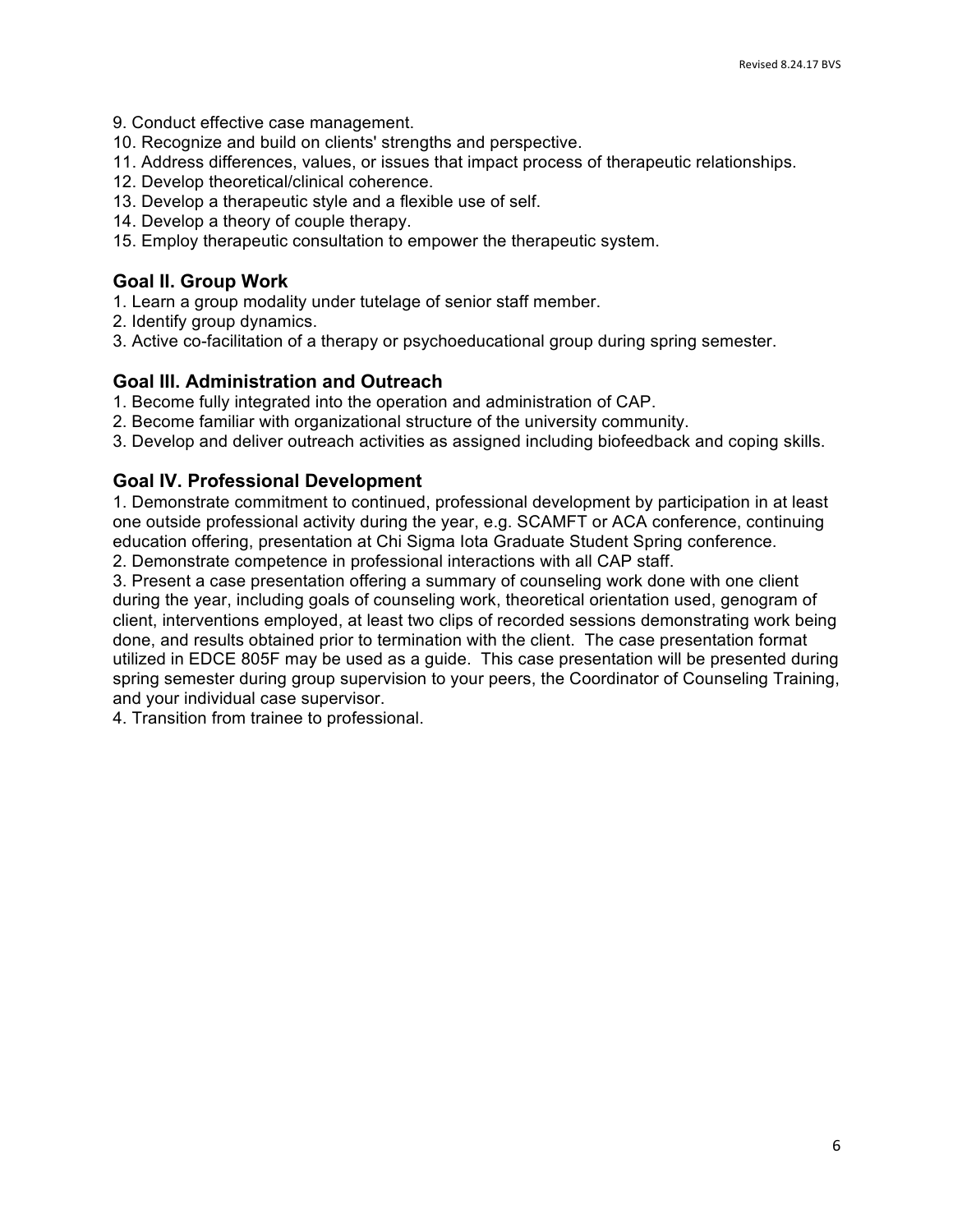## **Training Roles and Structure**

.

 During orientation, interns begin meeting with their individual supervisors and group supervisors. Besides co-therapy and consultative relationships with interdisciplinary staff members, these two relationships with supervisory staff provide support and resources to help the trainee evolve in our DAP model. Each member of the supervisory staff is intricately involved in the training program and collectively meets throughout the year to review the training program's ability to respond to the professional needs of the trainee.

 To avoid possible dual relationship challenges, Counseling and Psychiatry has adopted the policy below regarding supervisory options for trainees who were former clients.

Following is a brief description of training roles and structure in our DAP model.

 **Individual Supervision** Trainees receive one hour of individual supervision each week from trainee's ability to meet the demands of his/her caseload. Besides case management, individual supervisors will also utilize live supervision, consultation, and videotaped supervision for skill development. In the first semester, individual supervision emphasizes case conceptualization, interviewing skills, and theoretical coherence. Supervision in the second semester emphasizes CAP staff. The individual supervisor functions as the case manager and determines the the integration of theoretical modalities with attention to the intentional use of the interpersonal process in the psychotherapy relationship.

 **Group Supervision** The counselor trainee group meets for 2 hours each week. Live supervision, consultation, and recorded supervision provide ample opportunities to address areas of growth and uncertainty. The group process offers diverse theoretical perspectives. Throughout the year, there is an emphasis on linking theory with the pragmatics of providing psychotherapy and expanding one's view of the client.

 **Seminars** Two hour seminars are presented each week throughout the year by staff to psychology doctoral interns. During the fall, seminars emphasize issues and skills needed to work at a university counseling center. Spring seminars may include multiple theoretical presentations by staff member or specialty topics requested by interns. Counselor trainees are allowed to attend these seminars as time permits. Clinical demands will take priority over seminar attendance.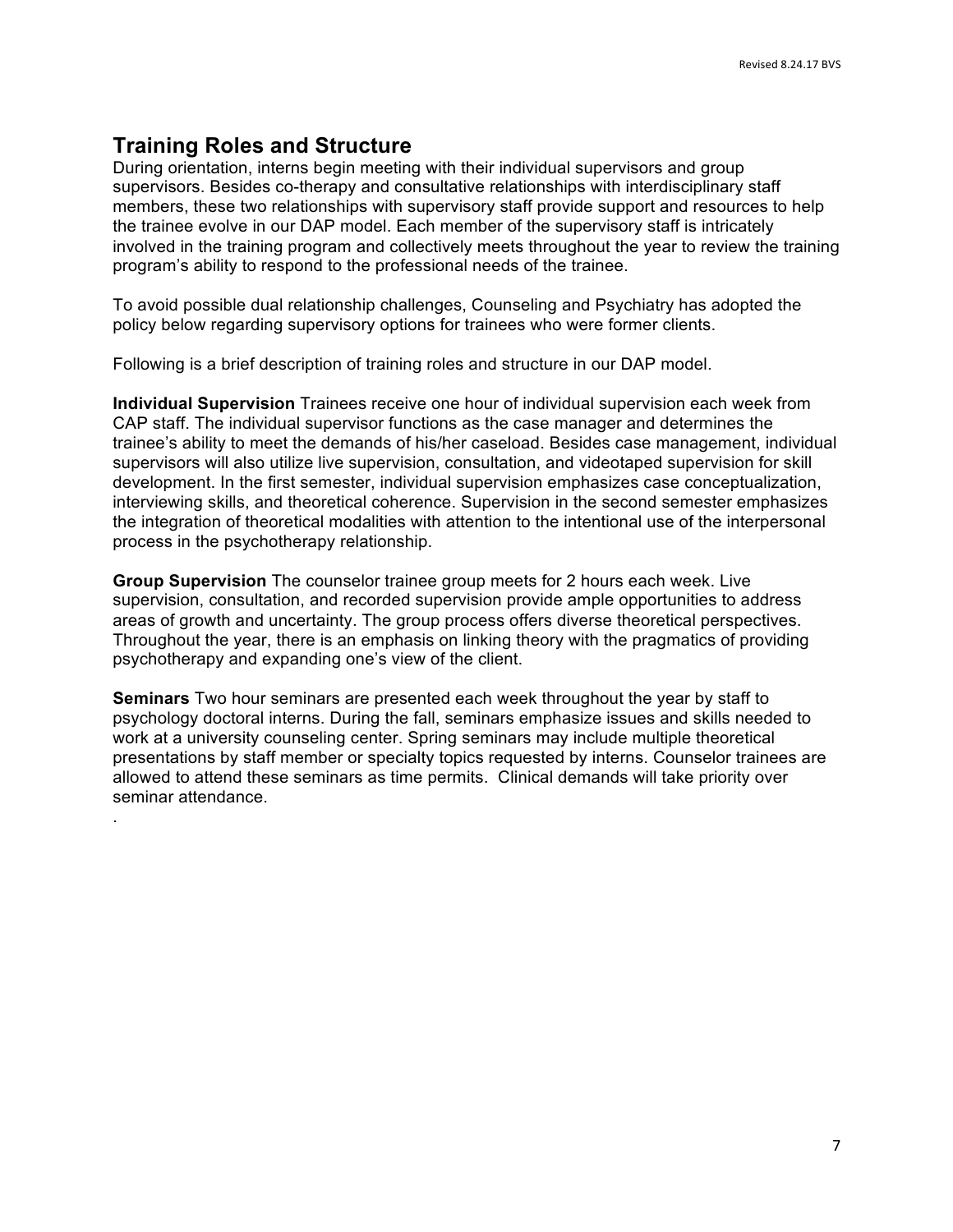#### **Former clients as Clinical Trainees**

- 1. Graduate Students in the USC College of Education (EDS) or the College of Social Work (MSW) who were previously clients of Counseling and Psychiatry may apply for clinical training placements at CAP as part of their graduate training programs.
	- a. Applicants should understand that if they are accepted to become a trainee at CAP subsequent to having been a client here, they will have limitations on their options for supervisors due to the potential for dual role conflicts.
- 2. Applicants who are accepted for clinical training placements are encouraged to inform the CAP Coordinator of Counselor Training and / or the Assistant Director of Training Services/Training Director immediately upon acceptance that they were previously clients of CAP and the name(s) of their counselor at CAP. No other information need be disclosed.
	- disclosed.<br>a. The reason for this is so that appropriate supervisory assignments can be made that avoid in advance having a CAP staff member provide an evaluative relationship after having provided a therapeutic relationship.
		- b. Although every effort will be made to minimize the potential for dual role relationships, it should be clearly understood that EVERY CAP clinical staff is considered part of the training programs at CAP and participate in various aspects of trainee experiences.
		- c. Clinical trainees who have previously been clients of CAP will have an additional security seal placed on their electronic health record by the Director.
- 3. In the event that a trainee does not pre-disclose their status as a prior client at CAP and is subsequently assigned a supervisor who was a former therapist, the supervisor is ethically mandated to disclose this fact to the Training Director so that appropriate alternative supervisory re-assignment can be made to eliminate any dual role relationships.
- 4. Clinical Trainees are not permitted to have a former CAP therapist (or, when applicable, that therapist's direct clinical supervisor) in any supervisory or evaluative role while in training at CAP. These may include, but are not limited to:
	- a. Direct Supervisor
	- b. Supervisor of Supervision
	- c. CAP Training Program Coordinator
	- d. Co-therapist for groups or couples
	- e. Training Director

#### **Current Clinical Trainees as Clients**

- 1. Current Clinical Trainees will NOT be eligible to obtain clinical services from CAP while in training at CAP.
- 2. Current Clinical Trainees who need clinical services may obtain a referral to other community resources on a case-by-case basis from the Training Director.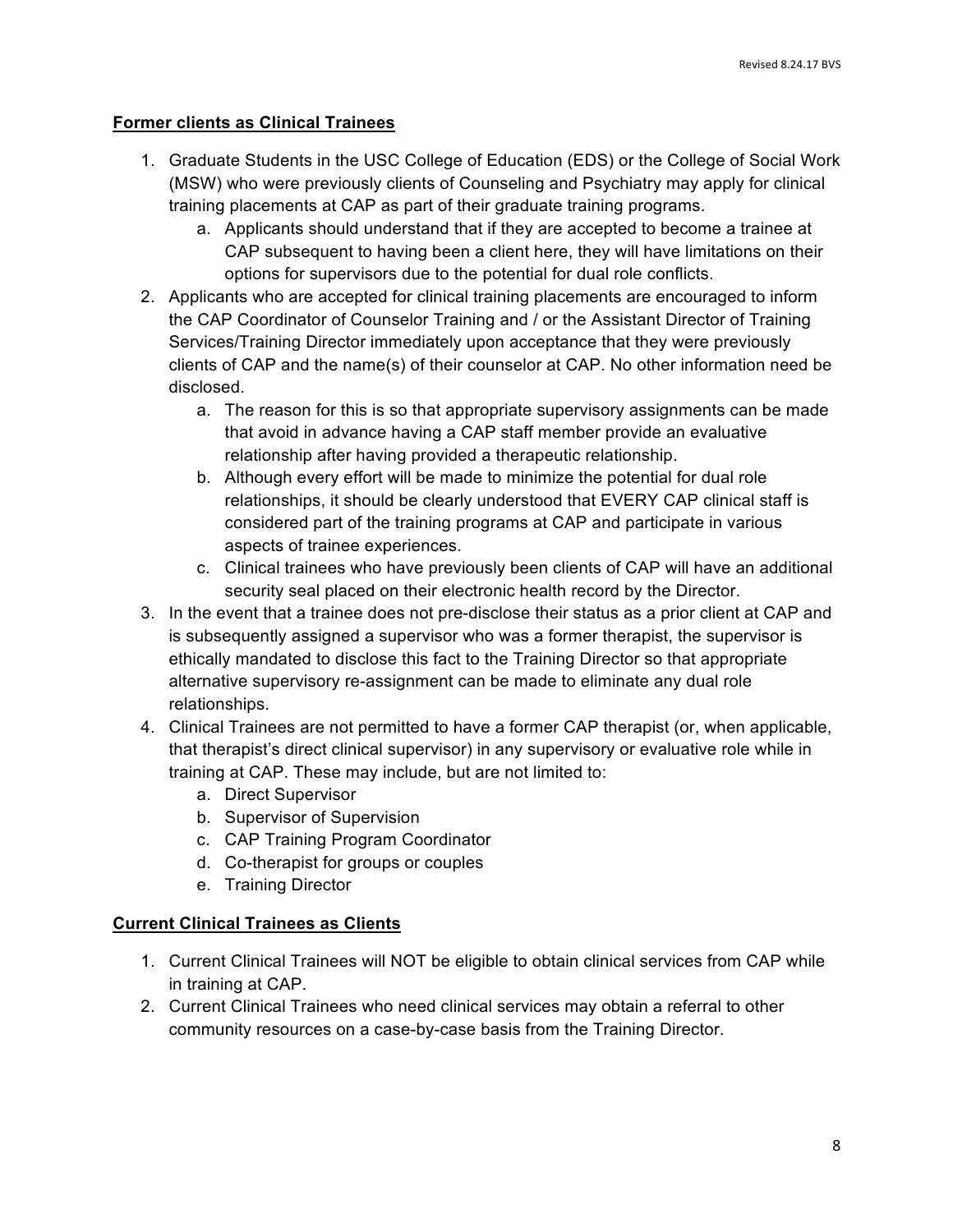## **Expectations of Counselor Trainees**

 Trainees are expected to reach a level of proficiency of the 4 goals that is commensurate with expectations of professional services by a counselor trainee.

- 1. Trainees will present at least one live client for group supervision in the fall semester and at least two live clients during spring semester.
- 2. Trainees are strongly encouraged to offer one case presentation near the end of spring semester. Trainees will confirm their intent to the CCT (Coordinator of Counselor trainee that declines the opportunity to offer a case presentation to assess their reason any trainee who successfully completes our training program. Stronger letters of Training) to offer a case presentation by February 15. The CCT will follow-up with any for refusal and to offer encouragement to do so. Letters of reference will be written for reference can be written for those who do make a case presentation.
- service delivery (including therapy clients and group work). 3. In addition, trainees must attain a minimum weekly average of 12 hours of direct, clinical
- 4. A Trainee Contract and formal evaluations are presented to trainees during the course of the year.
- 5. Trainees are expected to fulfill all additional practicum and internship requirements of the University of South Carolina counselor education program.

## **Facilities and Equipment**

 The facility of Counseling and Psychiatry is well suited for a counselor training program. Each trainee has an office located close to peers on our floor. Trainees have frequently commented Each trainee office has a web camera to record sessions for supervision purposes. The Center has a collection of bibliotherapy titles, professional books, and psychological tests. CAP has a large conference room for formal meetings and several group rooms. In addition, trainees also have access to USC's library, which is nationally recognized as one of the top 50 libraries in the nation. There is a kitchen area that includes a refrigerator and microwave and staff frequently gather informally for lunch in one of the conference rooms. that proximity to one another has facilitated impromptu conversations and peer supervision.

Training equipment at the Center includes the following:

- Webcams with storage capability
- One room with one way mirror for observation and supervision purposes
- Copying Machine
- Desk top computers and printers
- Biofeedback Equipment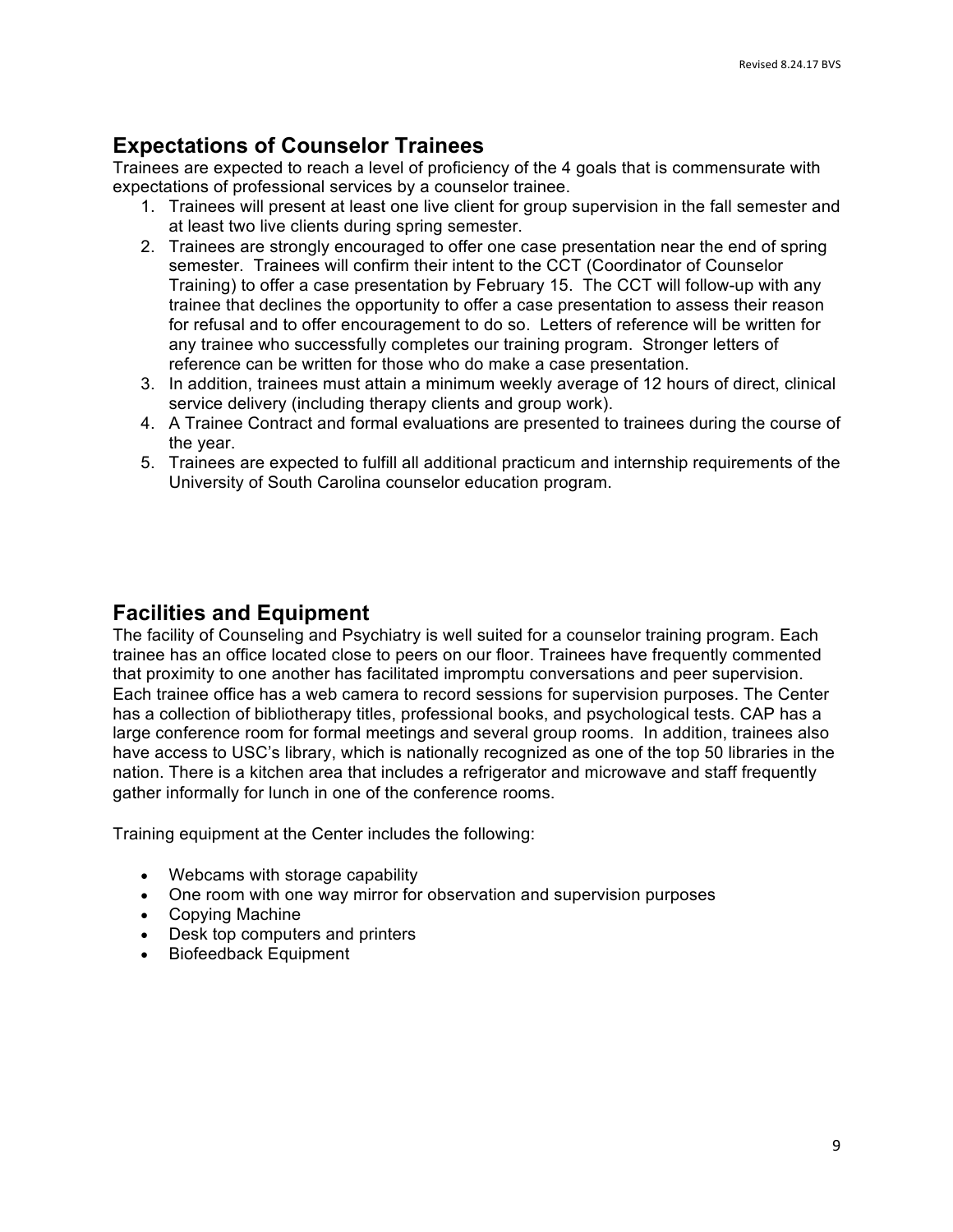#### **Counselor trainee / GA Weekly Schedule**

Hours per Week = 36 Hours

- Counseling with individuals or couples = 12 20 Group Co-facilitation = 2-4 Mindfulness Outreach Presentations = 0 - 1  **TOTAL FOR SERVICE ACTIVITIES = 14-25**  • **SERVICE ACTIVITIES**
- • **TRAINING ACTIVITIES**  Individual Case Supervision = 1 Group Supervision = 2  **TOTAL FOR TRAINING ACTIVITIES = 3**  Seminars = intermittent
- Staff meetings  $= 1$ Staff meetings = 1<br>Clinical teams for CHDC staff=1 • **PROFESSIONAL ACTIVITIES**
- **TOTAL FOR PROFESSIONAL ACTIVITIES = 2**

#### • **ADMINISTRATIVE ASSIGNMENTS**

As requested by professional staff. Clinical activities take priority.

• Note: There will be variation depending upon the nature of the service delivery and  *training activities; however the above range is a weekly representation of the trainee's activities.*